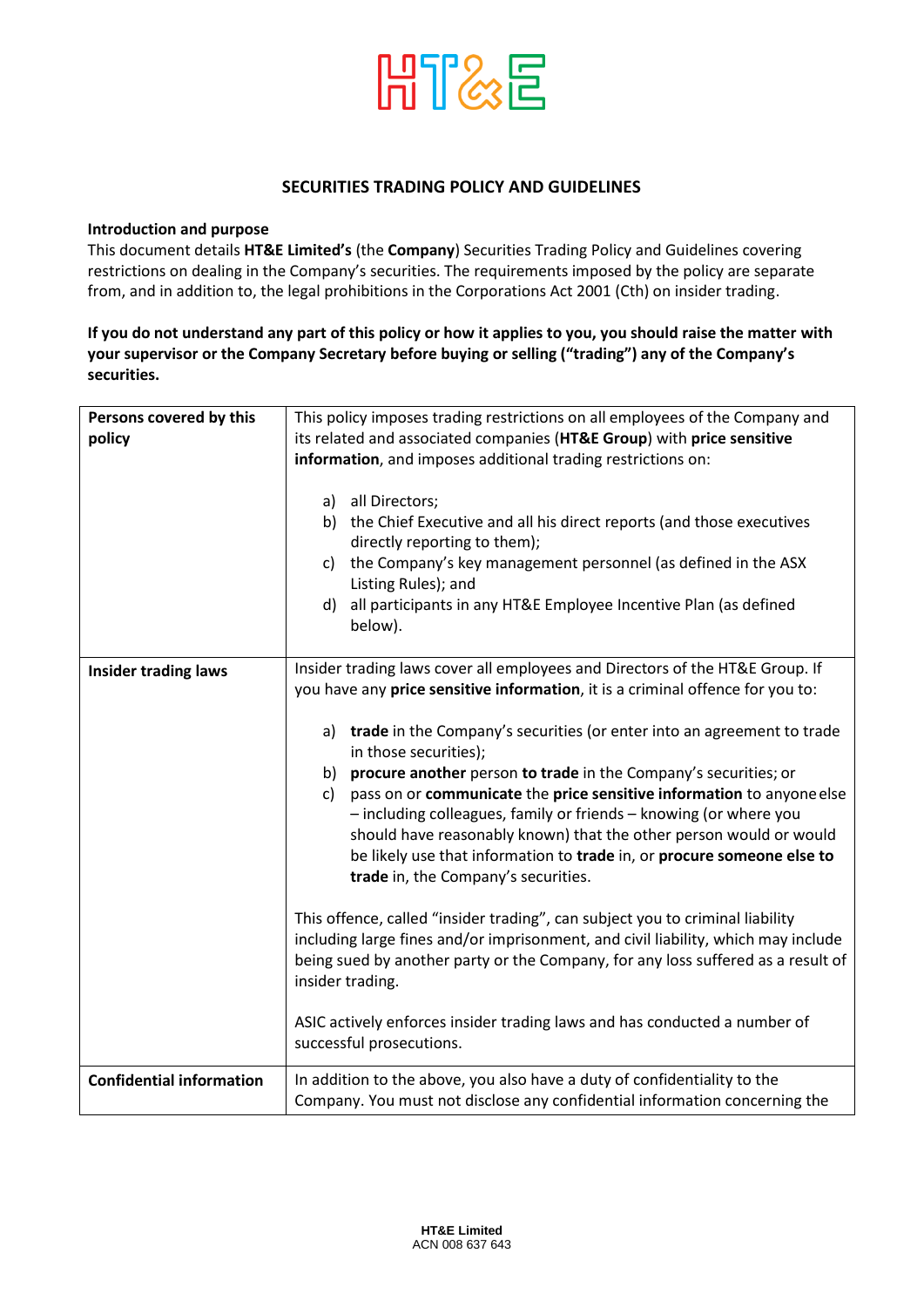

|                                           | Company, use that information in any way which may injure or cause loss to                                                                                                                                                                                                                                                                                                                                                           |
|-------------------------------------------|--------------------------------------------------------------------------------------------------------------------------------------------------------------------------------------------------------------------------------------------------------------------------------------------------------------------------------------------------------------------------------------------------------------------------------------|
|                                           | the Company, or use that confidential information to gain an advantage for                                                                                                                                                                                                                                                                                                                                                           |
|                                           | yourself.                                                                                                                                                                                                                                                                                                                                                                                                                            |
| What is "price sensitive<br>information"? | Price sensitive information is information that:                                                                                                                                                                                                                                                                                                                                                                                     |
|                                           |                                                                                                                                                                                                                                                                                                                                                                                                                                      |
|                                           | is not generally available; and<br>a)                                                                                                                                                                                                                                                                                                                                                                                                |
|                                           | if it were generally available, a reasonable person would expect it to<br>b)<br>have a material effect on the price or value of the Company's<br>securities.                                                                                                                                                                                                                                                                         |
|                                           | A 'material effect' is one which would or would be likely to influence investors<br>in deciding whether to buy or sell the Company's securities                                                                                                                                                                                                                                                                                      |
|                                           | It does not matter how you come to know the price sensitive information<br>(including whether you learn it in the course of carrying out your<br>responsibilities at the HT&E Group, or by coincidence such as in passing in the<br>corridor, in a lift, at a dinner party or otherwise).                                                                                                                                            |
|                                           | The financial impact of the information is important, but strategic and other<br>implications can be equally important in determining whether information is<br>price sensitive information. The definition of information is broad enough to<br>include rumours, matters of supposition, intentions of a person (including the<br>Company) and information which is insufficiently definite to warrant disclosure<br>to the public. |
| What are some examples                    | The following list is illustrative only. Price sensitive information could include:                                                                                                                                                                                                                                                                                                                                                  |
| of price sensitive<br>information?        | a) the financial performance of the HT&E Group against its budget;                                                                                                                                                                                                                                                                                                                                                                   |
|                                           | a possible change in the strategic direction of the HT&E Group;<br>b)                                                                                                                                                                                                                                                                                                                                                                |
|                                           | a possible acquisition or sale of any assets or company by the HT&E<br>c)                                                                                                                                                                                                                                                                                                                                                            |
|                                           | Group;                                                                                                                                                                                                                                                                                                                                                                                                                               |
|                                           | a new development in one of the Company's businesses;<br>d)                                                                                                                                                                                                                                                                                                                                                                          |
|                                           | a possible change in the Company's capital structure or financing<br>e)<br>arrangements;                                                                                                                                                                                                                                                                                                                                             |
|                                           | a proposed dividend or share buy-back;<br>f)                                                                                                                                                                                                                                                                                                                                                                                         |
|                                           | senior management changes; or<br>g)                                                                                                                                                                                                                                                                                                                                                                                                  |
|                                           | any possible claim against the HT&E Group or other unexpected<br>h)<br>liability.                                                                                                                                                                                                                                                                                                                                                    |
|                                           |                                                                                                                                                                                                                                                                                                                                                                                                                                      |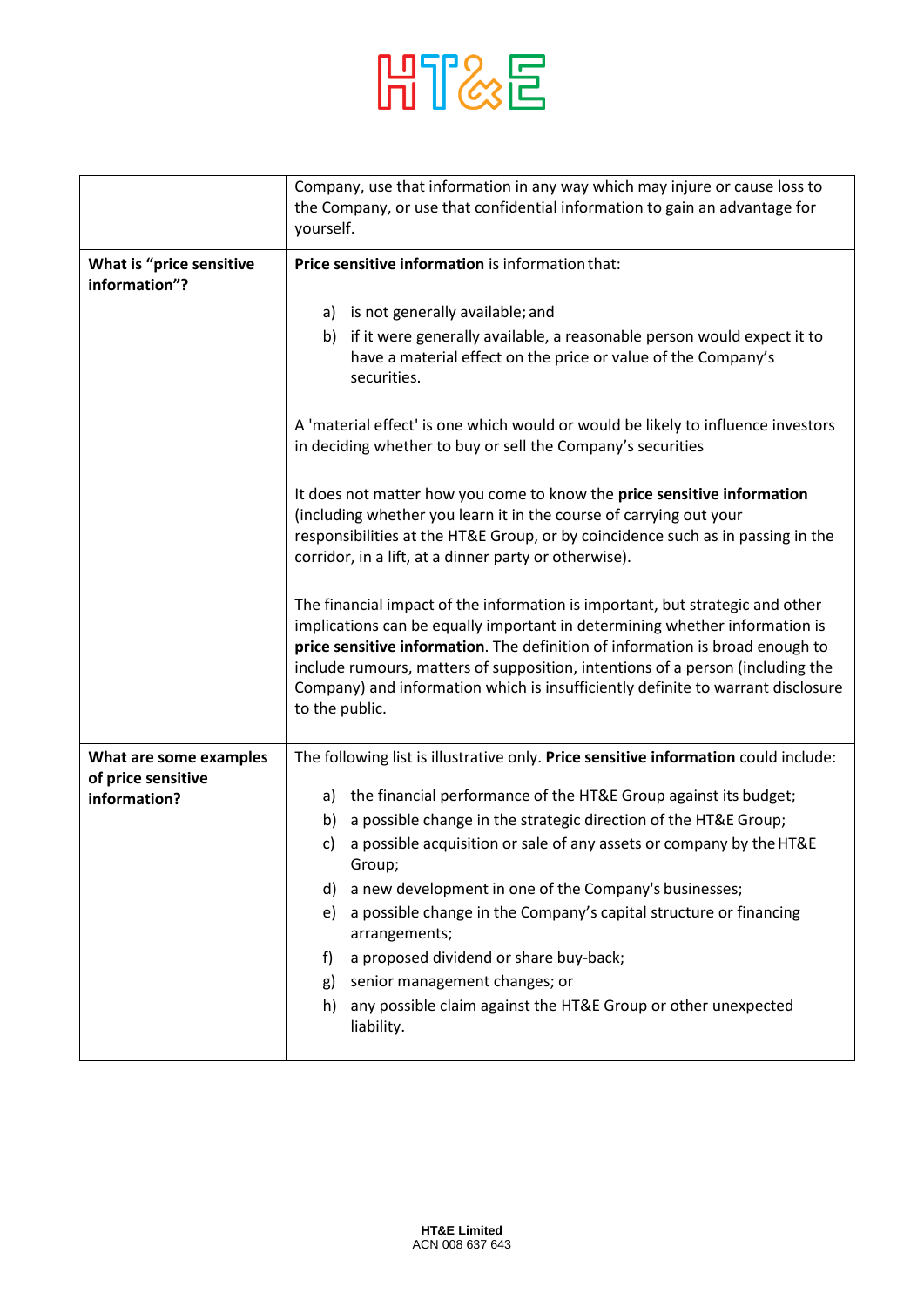## HT&E

| <b>Additional trading</b>                                 | Additional restrictions on trading the Company's securities apply to the                                                                                                                                                                                                                                                                                  |
|-----------------------------------------------------------|-----------------------------------------------------------------------------------------------------------------------------------------------------------------------------------------------------------------------------------------------------------------------------------------------------------------------------------------------------------|
| restrictions                                              | following people in the HT&E Group (restricted persons):                                                                                                                                                                                                                                                                                                  |
|                                                           |                                                                                                                                                                                                                                                                                                                                                           |
|                                                           | all Directors;<br>a)                                                                                                                                                                                                                                                                                                                                      |
|                                                           | b) the Chief Executive and all his direct reports (and those executives                                                                                                                                                                                                                                                                                   |
|                                                           | directly reporting to them);                                                                                                                                                                                                                                                                                                                              |
|                                                           | the Company's key management personnel (as defined in the ASX<br>C)<br>Listing Rules); and                                                                                                                                                                                                                                                                |
|                                                           | all participants in any HT&E Employee Incentive Plan (as defined<br>d)<br>below).                                                                                                                                                                                                                                                                         |
|                                                           | HT&E Employee Incentive Plan means any share, option or other securities<br>plan established by the Company for participation by employees or directors<br>and any long term or other incentive plan for employees or directors where<br>participants receive performance or other rights which upon vesting entitle<br>them to the Company's securities. |
| <b>Reasons for the additional</b><br>trading restrictions | Restricted persons are in positions where it may be assumed that they have<br>price sensitive information (even if they have no actual price sensitive<br>information at the time).                                                                                                                                                                       |
|                                                           | This policy is designed to avoid the possibility of misconceptions or<br>misunderstandings arising that restricted persons are trading while in<br>possession of price sensitive information.                                                                                                                                                             |
| <b>Trading by restricted</b><br>persons                   | Restricted persons are generally prohibited from trading in the Company's<br>securities or from exercising any right under an HT&E Employee Incentive Plan<br>in respect of the Company's securities during:                                                                                                                                              |
|                                                           | specific <b>closed periods</b> ; and<br>a)<br>any additional periods imposed by the Company from time to time<br>b)<br>when the Company is considering confidential matters which are not<br>required to be disclosed to the market under ASX Listing Rule 3.1A,                                                                                          |
|                                                           | together the prohibited periods.                                                                                                                                                                                                                                                                                                                          |
|                                                           | The closed periods are:                                                                                                                                                                                                                                                                                                                                   |
|                                                           | a) midnight 15 June until the day after the half-year results are released;<br>and                                                                                                                                                                                                                                                                        |
|                                                           | b) midnight 15 December until the day after the full-year results are<br>released.                                                                                                                                                                                                                                                                        |
|                                                           | Restricted persons are only permitted to trade the Company's securities during<br>prohibited periods in exceptional circumstances in accordance with the                                                                                                                                                                                                  |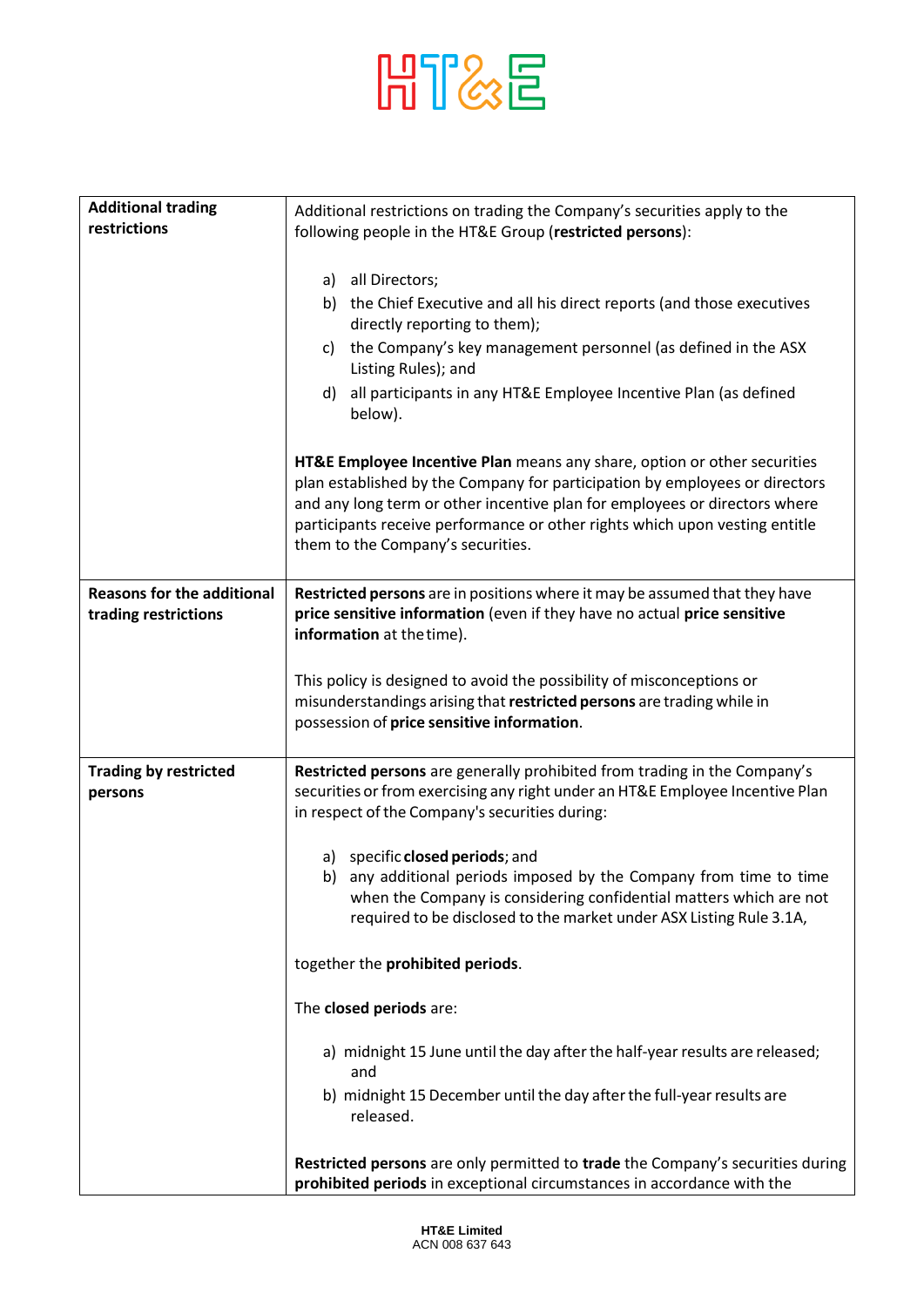

|                                               | Prohibited periods trading requests clearance requirements are set out below.                                                                                                                                                                                                    |
|-----------------------------------------------|----------------------------------------------------------------------------------------------------------------------------------------------------------------------------------------------------------------------------------------------------------------------------------|
|                                               |                                                                                                                                                                                                                                                                                  |
|                                               | Restricted persons are only permitted to trade the Company's securities<br>outside a prohibited period if they have complied with the Requirements<br>before trading notification requirements set out below.                                                                    |
| <b>Requirements before</b><br>trading         | Before trading in the Company's securities restricted persons must, in writing<br>or by email:                                                                                                                                                                                   |
|                                               | a) notify the Company Secretary of their intention to trade in the<br>Company's securities;<br>b) confirm that they are not aware of any price sensitive information;<br>and                                                                                                     |
|                                               | confirm they are not aware of any other reason to preclude them from<br>C)<br>trading in the Company's securities.                                                                                                                                                               |
|                                               | The notification requirement is only valid for the period of its operation, being<br>the date of notification until the earlier of 10 business days after notification,<br>the start of a closed period, or the date the person becomes aware of price<br>sensitive information. |
| <b>Requirements after</b><br>trading          | Once a restricted person has completed a trade in the Company's securities,<br>the restricted person must, in writing or by email:                                                                                                                                               |
|                                               | a) notify the Company Secretary that the trade has been completed and<br>the details of the trade; and                                                                                                                                                                           |
|                                               | in the case of Directors of the Company, provide the Company<br>b)<br>Secretary with sufficient information to enable the Company to comply<br>with the requirements to notify change of interests to the ASX.                                                                   |
| <b>Prohibited periods trading</b><br>requests | Restricted persons are prohibited from trading in the Company's securities<br>during the <b>prohibited periods</b> , however if exceptional circumstances arise<br>then approval to trade may be given at the discretion of the Chairman.                                        |
|                                               | Any request for approval to trade must include a confirmation by the<br>restricted person in writing or by email:                                                                                                                                                                |
|                                               | a) that he or she is not aware of any price sensitive information;                                                                                                                                                                                                               |
|                                               | b) the exceptional circumstances leading to the request for approval to                                                                                                                                                                                                          |
|                                               | trade under this policy; and                                                                                                                                                                                                                                                     |
|                                               | that he or she is not aware of any other reason to preclude them from<br>C)                                                                                                                                                                                                      |
|                                               | trading in the Company's securities.                                                                                                                                                                                                                                             |
|                                               | A restricted person, who makes such a request and provides those                                                                                                                                                                                                                 |
|                                               | confirmations may be given prior written approval to trade or otherwise acquire                                                                                                                                                                                                  |
|                                               | or dispose of securities in the Company during a prohibited period in<br>the following exceptional circumstances:                                                                                                                                                                |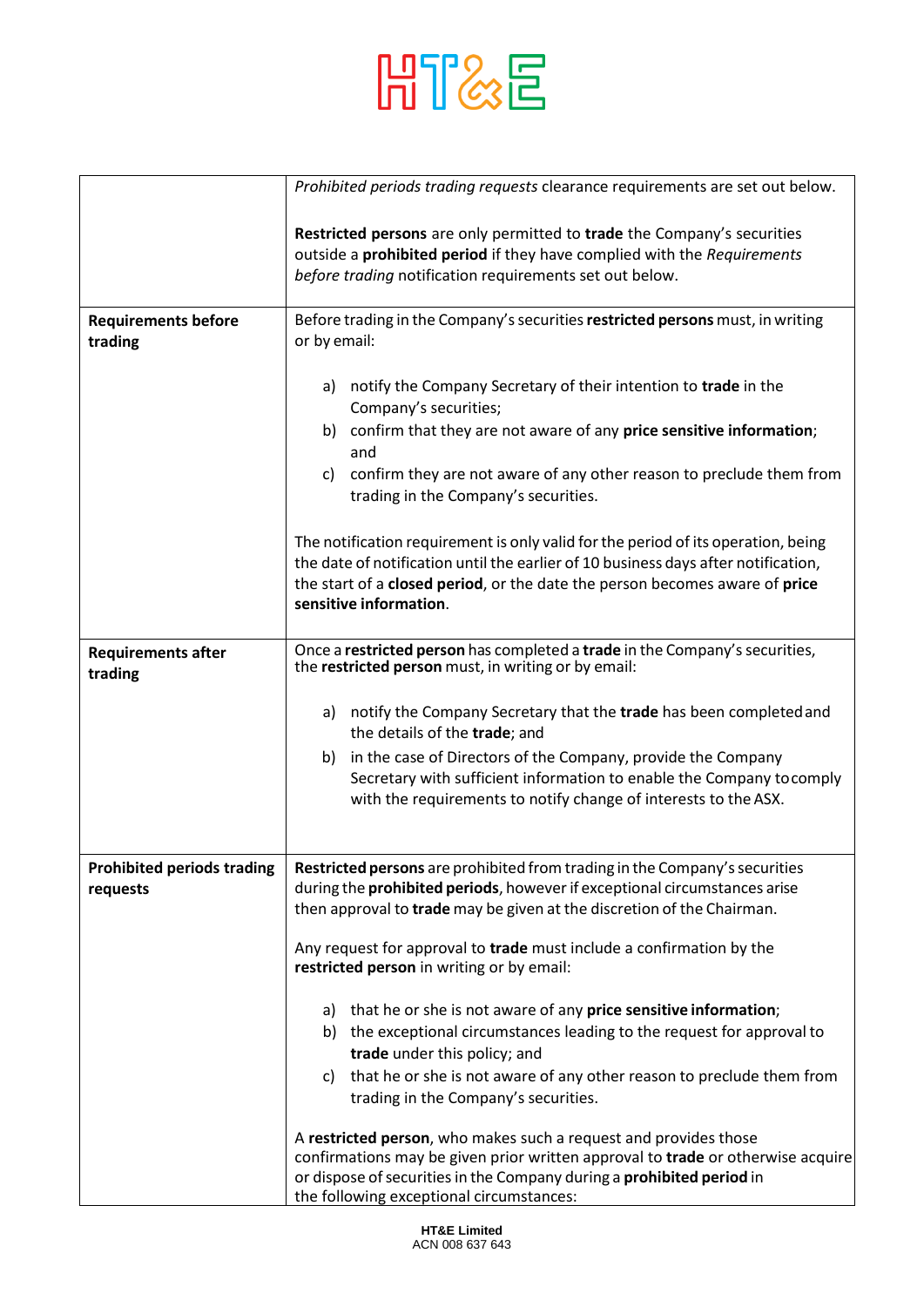# HT&E

|                                                            | severe financial hardship or a pressing financial commitment that<br>a)<br>cannot be satisfied otherwise than by selling the securities in the<br>Company;                                                                                                                                                                                                                                                                                                                                                                                                                                                                                                                                                                                                                                                                        |
|------------------------------------------------------------|-----------------------------------------------------------------------------------------------------------------------------------------------------------------------------------------------------------------------------------------------------------------------------------------------------------------------------------------------------------------------------------------------------------------------------------------------------------------------------------------------------------------------------------------------------------------------------------------------------------------------------------------------------------------------------------------------------------------------------------------------------------------------------------------------------------------------------------|
|                                                            | b) a court order, court enforceable undertaking or other legal requirement<br>requires the trade to be made; or                                                                                                                                                                                                                                                                                                                                                                                                                                                                                                                                                                                                                                                                                                                   |
|                                                            | any other circumstance considered by the Chairman (or the Board<br>C)<br>where the Chairman is seeking clearance) in his or her discretion to be<br>exceptional circumstances under this policy.                                                                                                                                                                                                                                                                                                                                                                                                                                                                                                                                                                                                                                  |
|                                                            | A tax liability of a restricted person would not normally constitute severe<br>financial hardship unless there was no other means of satisfying the liability.<br>A tax liability relating to securities received under an employee incentive<br>scheme would also not normally constitute severe financial hardship or<br>otherwise be considered an exceptional circumstance.                                                                                                                                                                                                                                                                                                                                                                                                                                                   |
|                                                            | A restricted person must not trade in the Company's securities or exercise any<br>right under an HT&E Employee Incentive Plan in respect of the Company's<br>securities during a prohibited period unless he or she has notified their<br>request for approval to trade to the Chairman in writing or by email not less<br>than 48 hours before the proposed trade is to be made and has received<br>written approval from the Chairman to do so. The approval is only valid for the<br>period of its operation, being the date the clearance is given until the earlier of<br>10 business days after that date (or the date the person becomes aware of<br>price sensitive information or the exceptional circumstances cease to exist).<br>In the case of the Chairman, any approval required by this policy must be made       |
|                                                            | by the Board through the Company Secretary.                                                                                                                                                                                                                                                                                                                                                                                                                                                                                                                                                                                                                                                                                                                                                                                       |
| <b>Restrictions extend to</b><br>securities in addition to | The restrictions on trading in securities in this policy cover trading in<br>the Company's shares and extend to:                                                                                                                                                                                                                                                                                                                                                                                                                                                                                                                                                                                                                                                                                                                  |
| shares and apply to<br>hedging                             | a) exercising any right under an HT&E Employee Incentive Plan to acquire<br>any of the Company's securities or to take up any securities, options,<br>rights or similar instruments;<br>trading in other securities of the Company including any options,<br>b)<br>convertible notes, debentures or notes issued by the Company; and<br>trading in derivatives, options or other contracts in relation to the<br>C)<br>Company's securities including the entering into of any hedge or other<br>arrangement by which the economic risk associated with any options,<br>rights or similar instruments under an HT&E Employee Incentive Plan<br>are limited.<br>In addition to the other restrictions in this policy, restricted persons are not<br>permitted to hedge any options, rights or similar instruments held pursuant to |
|                                                            |                                                                                                                                                                                                                                                                                                                                                                                                                                                                                                                                                                                                                                                                                                                                                                                                                                   |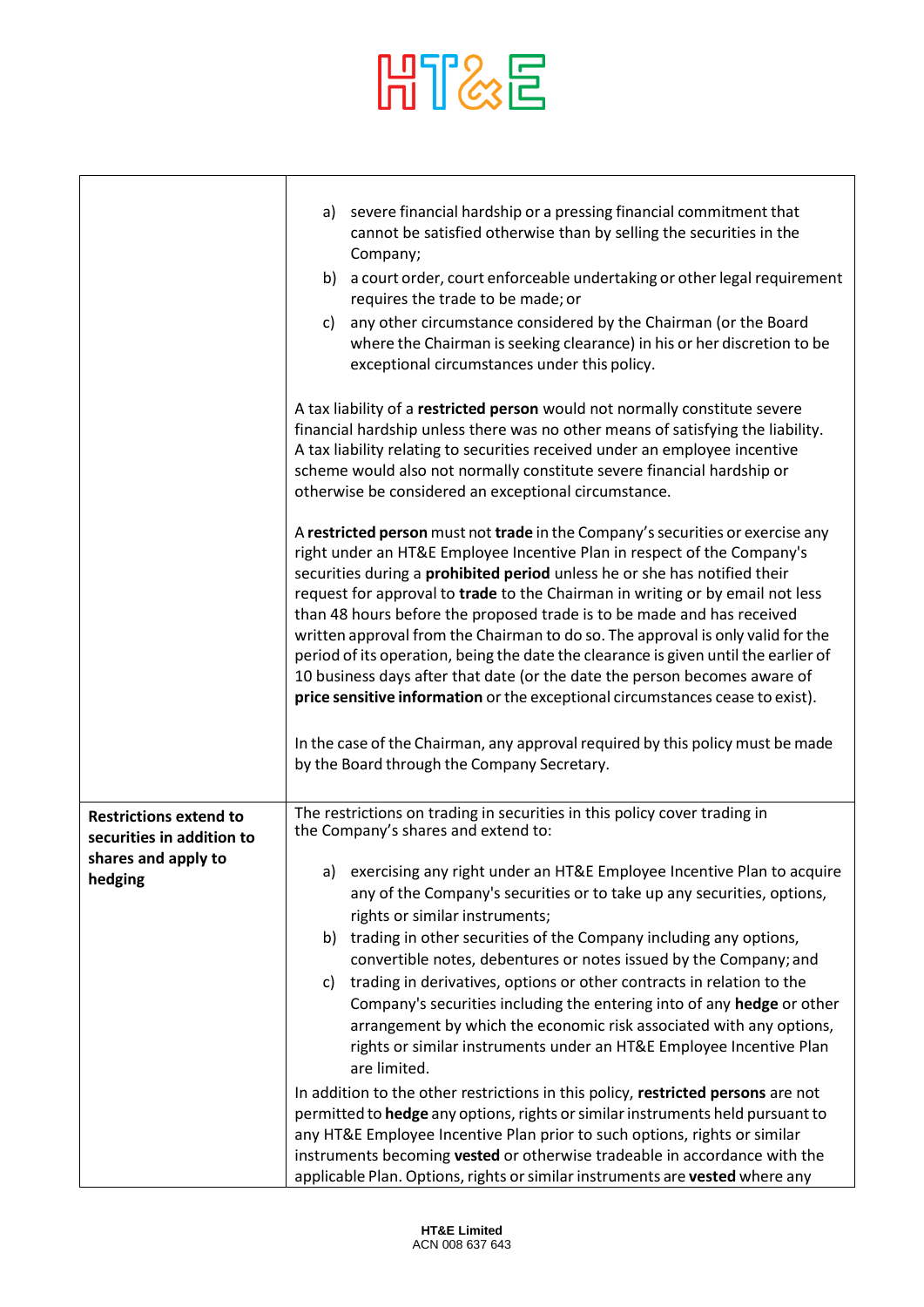

|                                                       | performance hurdle attributable to the options, rights or similar instruments are<br>satisfied or they otherwise become tradeable in accordance with the applicable<br>Plan.                                                                                                                                                                                                                                        |
|-------------------------------------------------------|---------------------------------------------------------------------------------------------------------------------------------------------------------------------------------------------------------------------------------------------------------------------------------------------------------------------------------------------------------------------------------------------------------------------|
| <b>Excluded Trading not</b><br>covered by this policy | ASX has published a Guidance Note for listed companies which provides<br>examples of trading in a company's securities which may be excluded from<br>its trading policy because the relevant employee or executive has no<br>control or influence over the investment decision whether to buy or sell the<br>securities.                                                                                            |
|                                                       | These examples which may apply to the Company are summarised below for<br>your information.                                                                                                                                                                                                                                                                                                                         |
|                                                       | Please note that these examples DO NOT APPLY if -                                                                                                                                                                                                                                                                                                                                                                   |
|                                                       | a) you are aware of price sensitive information at the time the trade is to<br>be made; and either                                                                                                                                                                                                                                                                                                                  |
|                                                       | b) the person making the investment decision whether to trade the<br>Company's securities is also aware of price sensitive information; or                                                                                                                                                                                                                                                                          |
|                                                       | you procured that person to trade in the Company's securities (for<br>c)<br>example by requesting or directing them to trade at that time) even if<br>the other person was NOT aware of the price sensitive information.                                                                                                                                                                                            |
|                                                       | You must not trade in Company securities relying on any of these examples<br>unless you have notified the Company Secretary at least 48 hours before the<br>trade is to be made (in writing or by email). Notification to the Company<br>Secretary does not constitute the Company's approval of the trade and you<br>should seek your own professional advice in relation to the applicability of the<br>examples. |
|                                                       | The examples given by ASX which may apply to the Company under this policy<br>may be summarised as follows -                                                                                                                                                                                                                                                                                                        |
|                                                       | transferring Company securities already held into a superannuation<br>a)<br>fund or similar savings scheme in which the restricted person is a<br>beneficiary;                                                                                                                                                                                                                                                      |
|                                                       | investing or trading in a fund or scheme where the investment decisions<br>b)<br>are made at the discretion of a third party, providing the fund or<br>scheme does not invest exclusively in the Company's securities;                                                                                                                                                                                              |
|                                                       | trading in Company securities by a restricted person as a trustee (who is<br>C)<br>not also a beneficiary of the trust) and the decision to trade is made by<br>other trustees or investment managers independently of the restricted<br>person;                                                                                                                                                                    |
|                                                       | undertakings to accept, or the acceptance of, a takeover offer for<br>d)<br>Company securities; or                                                                                                                                                                                                                                                                                                                  |
|                                                       | trading under an offer or invitation made to all or most Company<br>e)                                                                                                                                                                                                                                                                                                                                              |